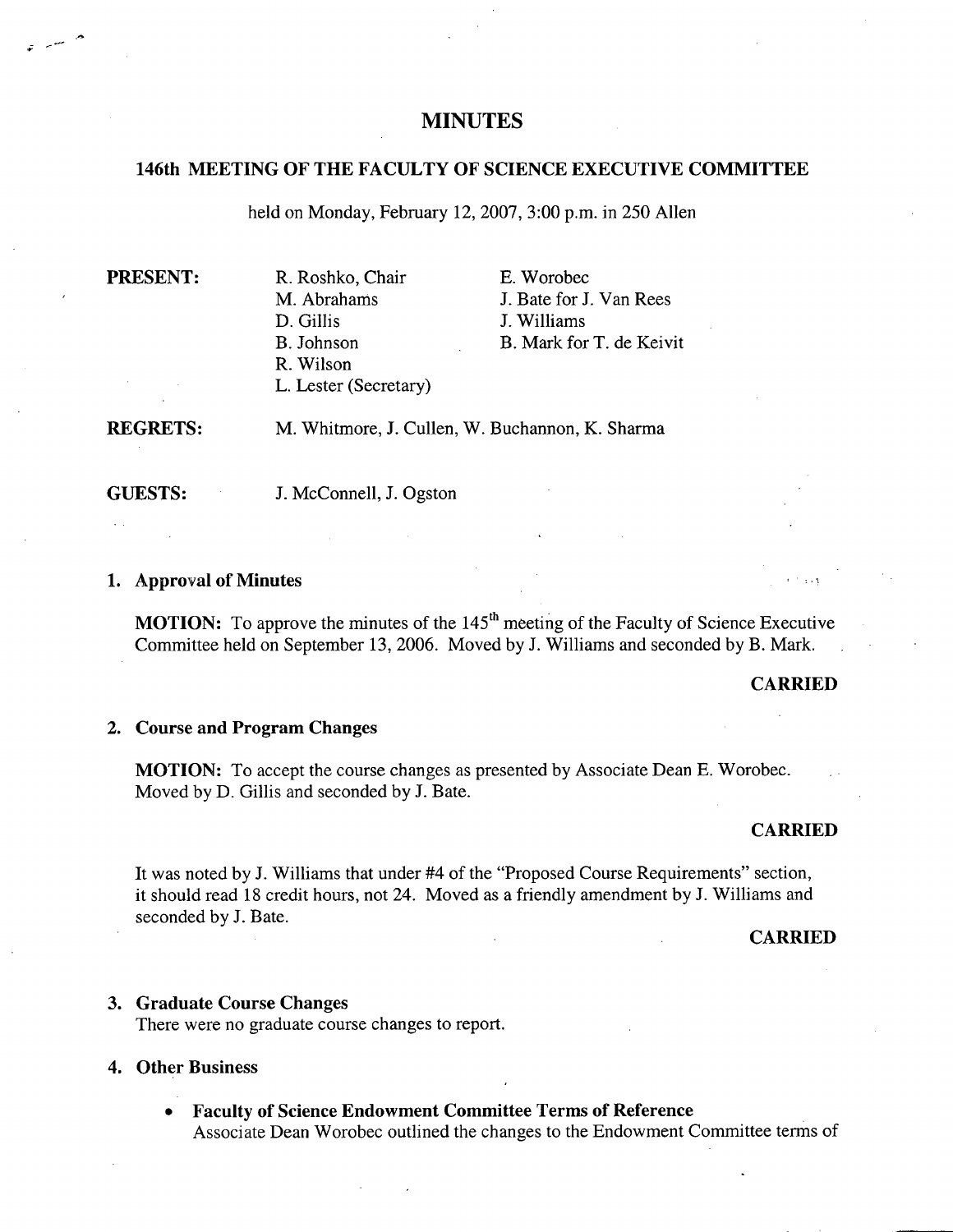reference. The number of graduate students on the committee will be increased and a stipulation added that they must have at least one term of experience as a Teaching Assistant.

**MOTION:** To accept the changes to the Endowment Committee terms of reference as outlined by B. Worobec. Moved by E. Worobec and seconded by J. Williams.

# **CARRIED**

# **Forensic Science Program**

Associate Dean Worobec is planning a meeting to decide whether or not to go ahead with this program. Department Heads have asked their department members if anyone is interested in serving on this committee. There will be input from the RCMP, Winnipeg Police forensic labs, Chief Medical Examiner, Forensics and Toxicologists with the city. At present in Canada there is a four year honours program in Ontario and two year diploma programs in Nova Scotia and Alberta.

## **CFI deadlines**

Associate Dean Abrahams announced that the deadline for CFI LOF-E NOI is Monday, February  $26<sup>th</sup>$ .

**Faculty of Science Recruitment Video.** 

The Dean's office has a very nicely done new recruitment video. Greg Sobie, Student Advisor, helped produce it.

# **5. Adjournment**

The meeting adjourned at 3:30 p.m.